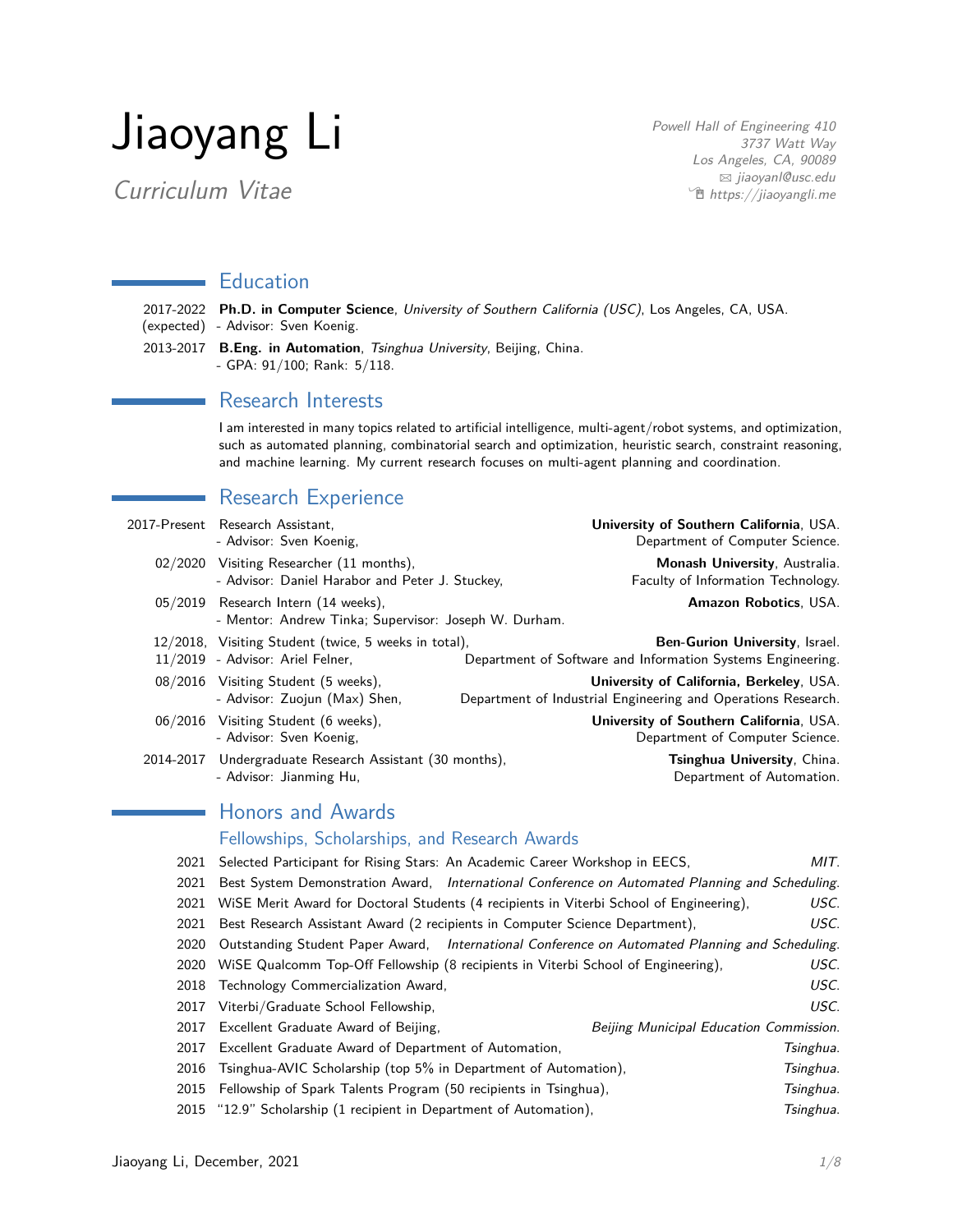- 2015 Weimin Zheng Scholarship (2 recipients in Department of Automation), The Tsinghua.
- 2014 Tsinghua-Evergrande Scholarship (top 5% in Department of Automation), Tsinghua. Competition Awards
- 2020 Winner Team (team leader) of both rounds of the Flatland Challenge: NeurIPS Competition on Multi-Agent Reinforcement Learning on Trains (>700 participants with >2000 submissions over 4 months).
- 2016 Honorable Mention of Interdisciplinary Contest in Modeling.
- 2015 Third Price of the 26th Beijing College Students Math Competition.
- 2014 Third Price of the 31th Chinese National College Physics Competition.
- 2013 Silver Medal of the 28th Chinese Mathematical Olympiad (ranked 4th in Gansu Province).
- 2012 Silver Medal of the 26th Chinese Chemistry Olympiad (ranked 2nd in Gansu Province).
- 2012 First Price of the 29th Chinese Physics Olympiad in Gansu Province (ranked 22nd in Gansu Province).
- 2012 Silver Medal of the 11th Chinese Girls' Mathematical Olympiad.

#### **Publications**

Stars (\*) next to names in the author lists indicate equal contribution.

Summary 30+ publications with 700+ citations and an h-index of 13 (according to Google Scholar), including 11 long papers at AAAI (5 of them are first-authored), 5 long papers at IJCAI (2 of them are first-authored), 3 long papers at AAMAS (1 of them are first-authored), 7 long and short papers at ICAPS (4 of them are first-authored), and 1 first-authored paper at Artificial Intelligence.

#### **Conferences**

2022 [C33] **Multi-Agent Path Finding for Precedence-Constrained Goal Sequences**.

Han Zhang\*, Jingkai Chen\*, **Jiaoyang Li**, Brian C. Williams and Sven Koenig. International Joint Conference on Autonomous Agents and Multiagent Systems (**AAMAS**), (in print), 2022.

Acceptance rate: 166*/*629 = 26*.*4%.

- [C32] **MAPF-LNS2: Repairing Multi-Agent Path Finding via Large Neighborhood Search**. **Jiaoyang Li**, Zhe Chen, Daniel Harabor, Peter J. Stuckey and Sven Koenig. AAAI Conference on Artificial Intelligence (**AAAI**), (in print), 2022. Acceptance rate: 1*,* 349*/*9*,* 251 = 14*.*9%.
- [C31] **Anytime Multi-Agent Path Finding via Machine-Learning Guided Large Neighborhood Search**. Taoan Huang, **Jiaoyang Li**, Sven Koenig and Bistra Dilkina. AAAI Conference on Artificial Intelligence (**AAAI**), (in print), 2022. Acceptance rate: 1*,* 349*/*9*,* 251 = 14*.*9%.
- [C30] **Shard Systems: Towards Robust, Persistent and Hyper-Scalable MAPF with Optimality Guarantees**. Christopher Leet, **Jiaoyang Li** and Sven Koenig.

AAAI Conference on Artificial Intelligence (**AAAI**), (in print), 2022. Acceptance rate: 1*,* 349*/*9*,* 251 = 14*.*9%.

- [C29] **Flex Distribution for Bounded-suboptimal Multi-Agent Path Finding**. Shao-Hung Chan, **Jiaoyang Li**, Graeme Gange, Daniel Harabor, Peter J. Stuckey and Sven Koenig. AAAI Conference on Artificial Intelligence (**AAAI**), (in print), 2022. Acceptance rate: 1*,* 349*/*9*,* 251 = 14*.*9%.
- 2021 [C28] **Anytime Multi-Agent Path Finding via Large Neighborhood Search**. **Jiaoyang Li**, Zhe Chen, Daniel Harabor, Peter J. Stuckey and Sven Koenig. International Joint Conference on Artificial Intelligence (**IJCAI**), pages 4127-4135, 2021. Acceptance rate: 587*/*4204 = 13*.*9%.
	- [C27] **Scalable Rail Planning and Replanning: Winning the 2020 Flatland Challenge**. Winner of the Flatland Challenge at NeurIPS'20. **Jiaoyang Li**, Zhe Chen, Yi Zheng, Shao-Hung Chan, Daniel Harabor, Peter J. Stuckey, Hang Ma and Sven Koenig.

International Conference on Automated Planning and Scheduling (**ICAPS**), pages 477-485, 2021.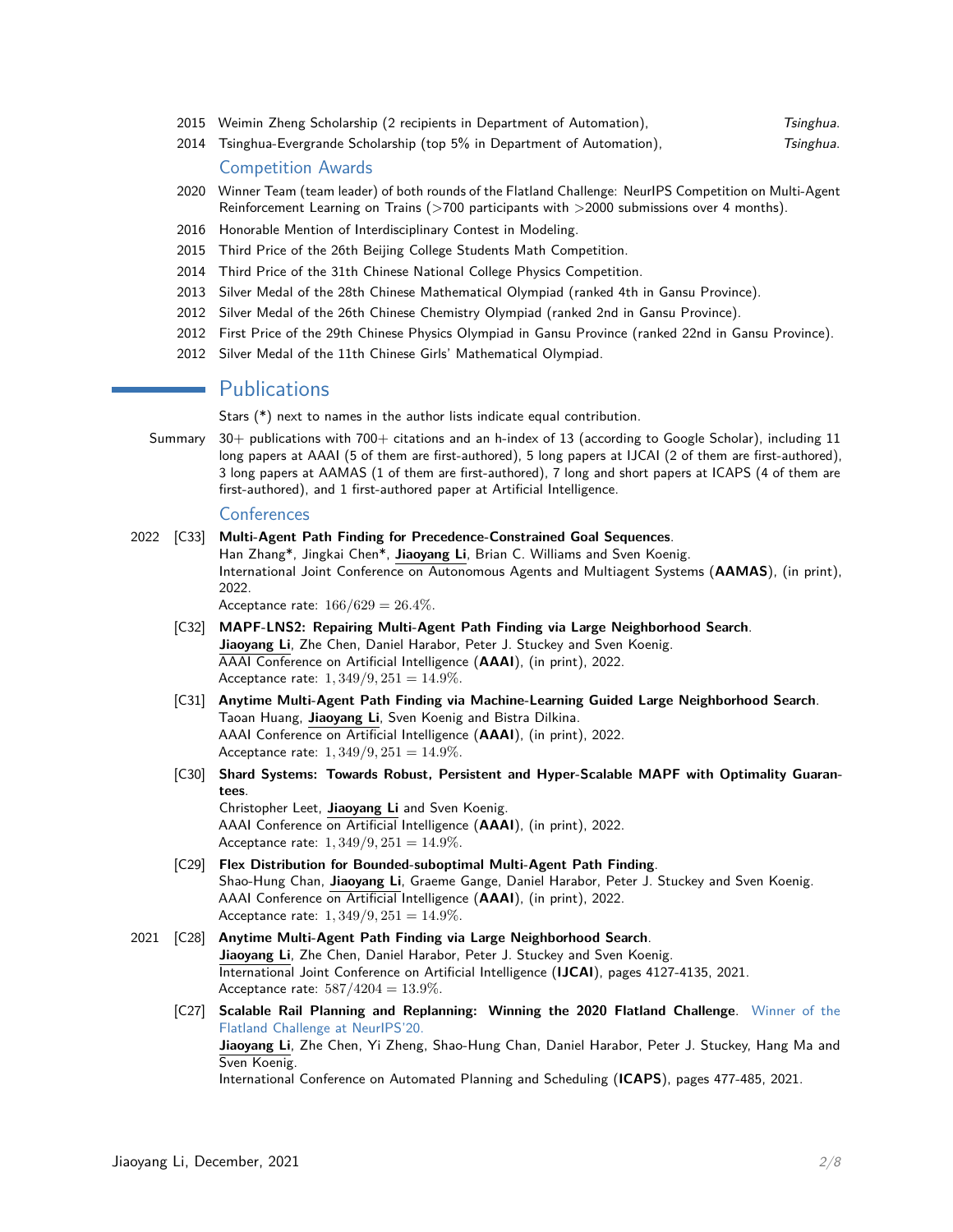- [C26] **Conflict-Based Increasing Cost Search**. Thayne T. Walker, Nathan R. Sturtevant, Han Zhang, **Jiaoyang Li**, Ariel Felner and T. K. Satish Kumar. International Conference on Automated Planning and Scheduling (**ICAPS**), pages 385-395, 2021.
- [C25] **EECBS: Bounded-Suboptimal Search for Multi-Agent Path Finding**. **Jiaoyang Li**, Wheeler Ruml and Sven Koenig. AAAI Conference on Artificial Intelligence (**AAAI**), pages 12353-12362, 2021. Acceptance rate: 1692*/*7911 = 21*.*4%.
- [C24] **Lifelong Multi-Agent Path Finding in Large-Scale Warehouses**. **Jiaoyang Li**, Andrew Tinka, Scott Kiesel, Joseph W. Durham, T. K. Satish Kumar and Sven Koenig. AAAI Conference on Artificial Intelligence (**AAAI**), pages 11272-11281, 2021. Acceptance rate: 1692*/*7911 = 21*.*4%.
- [C23] **Scalable and Safe Multi-Agent Motion Planning with Nonlinear Dynamics and Bounded Disturbances**. Jingkai Chen, **Jiaoyang Li**, Chuchu Fan and Brian Williams.

AAAI Conference on Artificial Intelligence (**AAAI**), pages 11237-11245, 2021. Acceptance rate: 1692*/*7911 = 21*.*4%.

- [C22] **Symmetry Breaking for k-Robust Multi-Agent Path Finding**. Zhe Chen, Daniel Harabor, **Jiaoyang Li** and Peter J. Stuckey. AAAI Conference on Artificial Intelligence (**AAAI**), pages 12267-12274, 2021. Acceptance rate: 1692*/*7911 = 21*.*4%.
- 2020 [C21] **Flatland Competition 2020: MAPF and MARL for Efficient Train Coordination on a Grid World**. Florian Laurent, Manuel Schneider, Christian Scheller, Jeremy Watson, **Jiaoyang Li**, Zhe Chen, Yi Zheng, Shao-Hung Chan, Konstantin Makhnev, Oleg Svidchenko, Vladimir Egorov, Dmitry Ivanov, Aleksei Shpilman, Evgenija Spirovska, Oliver Tanevski, Aleksandar Nikov, Ramon Grunder, David Galevski, Jakov Mitrovski, Guillaume Sartoretti, Zhiyao Luo, Mehul Damani, Nilabha Bhattacharya, Shivam Agarwal, Adrian Egli, Erik Nygren and Sharada Mohanty. NeurIPS 2020 Competition and Demonstration Track, Proceedings of Machine Learning Research (**PMLR**), volume 133, pages 275-301, 2020.

#### [C20] **Mutex Propagation for SAT-Based Multi-Agent Path Finding**.

Pavel Surynek, **Jiaoyang Li**, Han Zhang, T. K. Satish Kumar and Sven Koenig. International Conference on Principles and Practice of Multi-Agent Systems (**PRIMA**), 2020. Acceptance rate: 19*/*50 = 38*.*0%.

#### [C19] **Multi-Directional Heuristic Search**.

Dor Atzmon, **Jiaoyang Li**, Ariel Felner, Eliran Nachmani, Shahaf Shperberg, Nathan R. Sturtevant and Sven Koenig.

International Joint Conference on Artificial Intelligence (**IJCAI**), pages 4062-4068, 2020. Acceptance rate: 592*/*4717 = 12*.*6%.

[C18] **Iterative-Deepening Conflict-Based Search**.

Eli Boyarski, Ariel Felner, Daniel Harabor, Peter J. Stuckey, Liron Cohen, **Jiaoyang Li** and Sven Koenig. International Joint Conference on Artificial Intelligence (**IJCAI**), pages 4084-4090, 2020. Acceptance rate: 592*/*4717 = 12*.*6%.

- [C17] **New Techniques for Pairwise Symmetry Breaking in Multi-Agent Path Finding**. **Jiaoyang Li**, Graeme Gange, Daniel Harabor, Peter J. Stuckey, Hang Ma and Sven Koenig. International Conference on Automated Planning and Scheduling (**ICAPS**), pages 193-201, 2020. Acceptance rate: 69*/*216 = 31*.*9%.
- [C16] **Multi-Agent Pathfinding with Mutex Propagation**. Outstanding Student Paper Award. Han Zhang, **Jiaoyang Li**, Pavel Surynek, Sven Koenig and T. K. Satish Kumar. International Conference on Automated Planning and Scheduling (**ICAPS**), pages 323-332, 2020. Acceptance rate: 69*/*216 = 31*.*9%.

#### [C15] **Moving Agents in Formation in Congested Environments**.

**Jiaoyang Li**, Kexuan Sun, Hang Ma, Ariel Felner, T. K. Satish Kumar and Sven Koenig. International Joint Conference on Autonomous Agents and Multiagent Systems (**AAMAS**), pages 726-734, 2020.

Acceptance rate: 186*/*808 = 23*.*0%.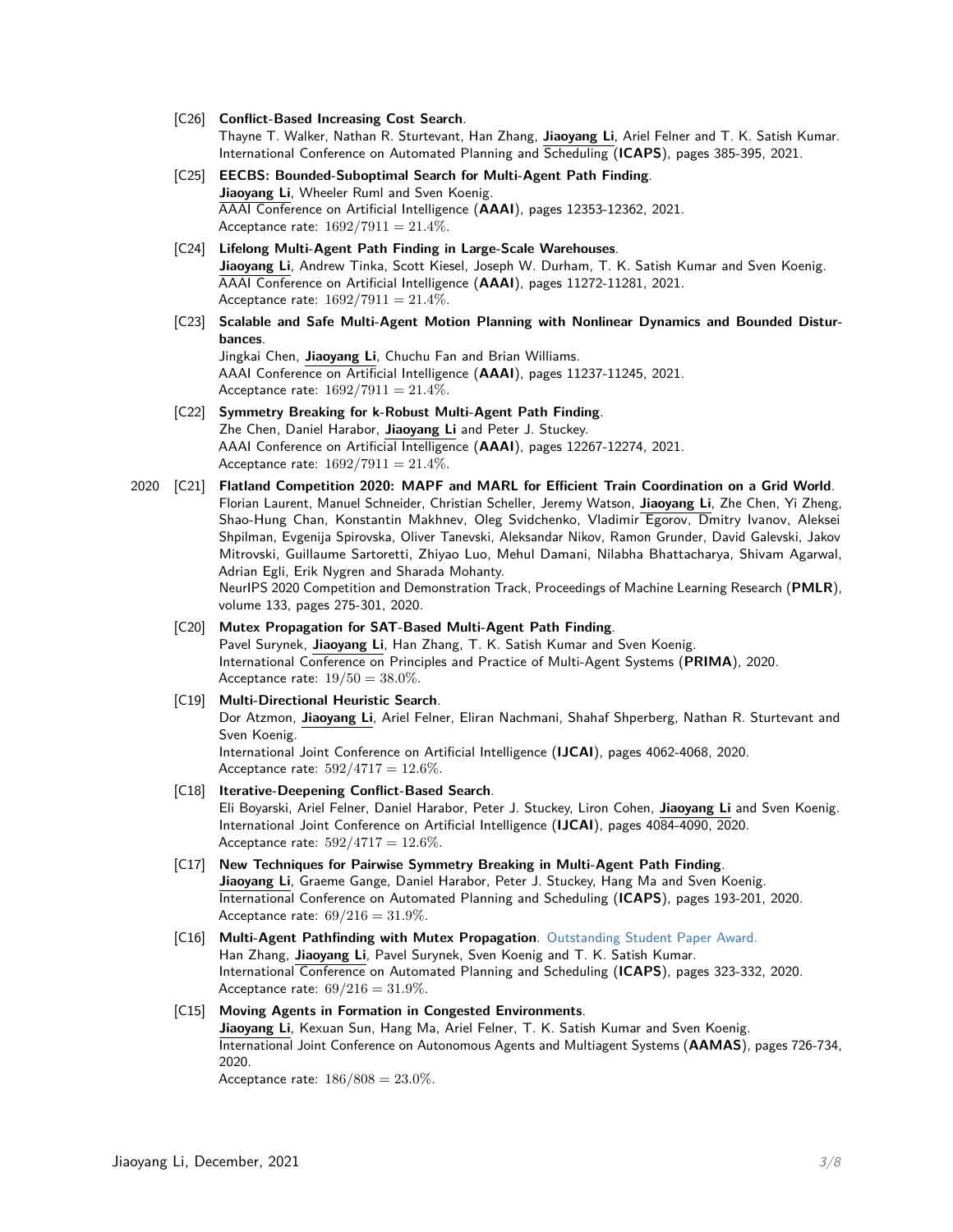#### [C14] **Model AI Assignments 2020**.

TTodd W.Neller, Stephen Keeley, Michael Guerzhoy, Wolfgang Hoenig, **Jiaoyang Li**, Sven Koenig, Ameet Soni, Krista Thomason, Lisa Zhang, Bibin Sebatian, Cinjon Resnick, Avital Oliver, Surya Bhupatiraju, Kumar Krishna Agrawal, James Allingham, Sejong Yoon, Johnathan Chen, Tom Larsen, Marion Neumann, Narges Norouzi, Ryan Hausen and Matthew Evett.

Symposium on Educational Advances in Artificial Intelligence (**EAAI**), 2020.

2019 [C13] **Scheduling and Airport Taxiway Path Planning under Uncertainty**. **Jiaoyang Li**, Han Zhang, Mimi Gong, Zi Liang, Weizi Liu, Zhongyi Tong, Liangchen Yi, Robert Morris, Corina Pasareanu and Sven Koenig. AIAA Aviation and Aeronautics Forum and Exposition (**AIAA AVIATION Forum**), 2019.

- [C12] **Multi-Agent Pathfinding: Definitions, Variants, and Benchmarks** (position paper). Roni Stern, Nathan R. Sturtevant, Ariel Felner, Sven Koenig, Hang Ma, Thayne T. Walker, **Jiaoyang Li**, Dor Atzmon, Liron Cohen, T. K. Satish Kumar, Eli Boyarski and Roman Bartak. Symposium on Combinatorial Search (**SoCS**), pages 151-159, 2019. Acceptance rate:  $14/31 = 45.2\%$ .
- [C11] **Improved Heuristics for Conflict-Based Search for Multi-Agent Path Finding**. **Jiaoyang Li**, Eli Boyarski, Ariel Felner, Hang Ma and Sven Koenig. International Joint Conference on Artificial Intelligence (**IJCAI**), pages 442-449, 2019. Acceptance rate: 850*/*4752 = 17*.*9%.
- [C10] **Using FastMap to Solve Graph Problems in a Euclidean Space** (short paper). **Jiaoyang Li**, Ariel Felner, Sven Koenig and T. K. Satish Kumar. International Conference on Automated Planning and Scheduling (**ICAPS**), pages 273-278, 2019.
- [C9] **Disjoint Splitting for Multi-Agent Path Finding with Conflict-Based Search** (short paper). **Jiaoyang Li**, Daniel Harabor, Peter J. Stuckey, Ariel Felner, Hang Ma and Sven Koenig. International Conference on Automated Planning and Scheduling (**ICAPS**), pages 279-283, 2019.
- [C8] **Task and Path Planning for Multi-Agent Pickup and Delivery**. Minghua Liu, Hang Ma, **Jiaoyang Li** and Sven Koenig. International Joint Conference on Autonomous Agents and Multiagent Systems (**AAMAS**), pages 1152- 1160, 2019. Acceptance rate: 189*/*781 = 24*.*2%.
- [C7] **Multi-Agent Path Finding for Large Agents**. **Jiaoyang Li**, Pavel Surynek, Ariel Felner, Hang Ma, T. K. Satish Kumar and Sven Koenig. AAAI Conference on Artificial Intelligence (**AAAI**), pages 7627-7634, 2019. Acceptance rate: 1150*/*7095 = 16*.*2%.
- [C6] **Symmetry Breaking Constraints for Grid-Based Multi-Agent Path Finding**. **Jiaoyang Li**, Daniel Harabor, Peter J. Stuckey, Hang Ma and Sven Koenig. AAAI Conference on Artificial Intelligence (**AAAI**), pages 6087-6095, 2019. Acceptance rate: 1150*/*7095 = 16*.*2%.
- [C5] **Searching with Consistent Prioritization for Multi-Agent Path Finding**. Hang Ma, Daniel Harabor, Peter J. Stuckey, **Jiaoyang Li** and Sven Koenig. AAAI Conference on Artificial Intelligence (**AAAI**), pages 7643-7650, 2019. Acceptance rate: 1150*/*7095 = 16*.*2%.
- 2018 [C4] **Adding Heuristics to Conflict-Based Search for Multi-Agent Path Finding** (short paper). Ariel Felner, **Jiaoyang Li**, Eli Boyarski, Hang Ma, Liron Cohen, T. K. Satish Kumar and Sven Koenig. International Conference on Automated Planning and Scheduling (**ICAPS**), pages 83-87, 2018. Acceptance rate: 69*/*209 = 33*.*0%.
	- [C3] **Multi-Agent Path Finding with Deadlines**. Hang Ma, G. Wagner, Ariel Felner, **Jiaoyang Li**, T. K. Satish Kumar and Sven Koenig. International Joint Conference on Artificial Intelligence (**IJCAI**), pages 417-423, 2018. Acceptance rate: 710*/*3470 = 20*.*5%.

#### 2017 [C2] **Lifelong Multi-Agent Path Finding for Online Pickup and Delivery Tasks**. Hang Ma, **Jiaoyang Li**, T. K. Satish Kumar and Sven Koenig. International Joint Conference on Autonomous Agents and Multiagent Systems (**AAMAS**), pages 837-845, 2017. Acceptance rate: 155*/*595 = 26*.*1%.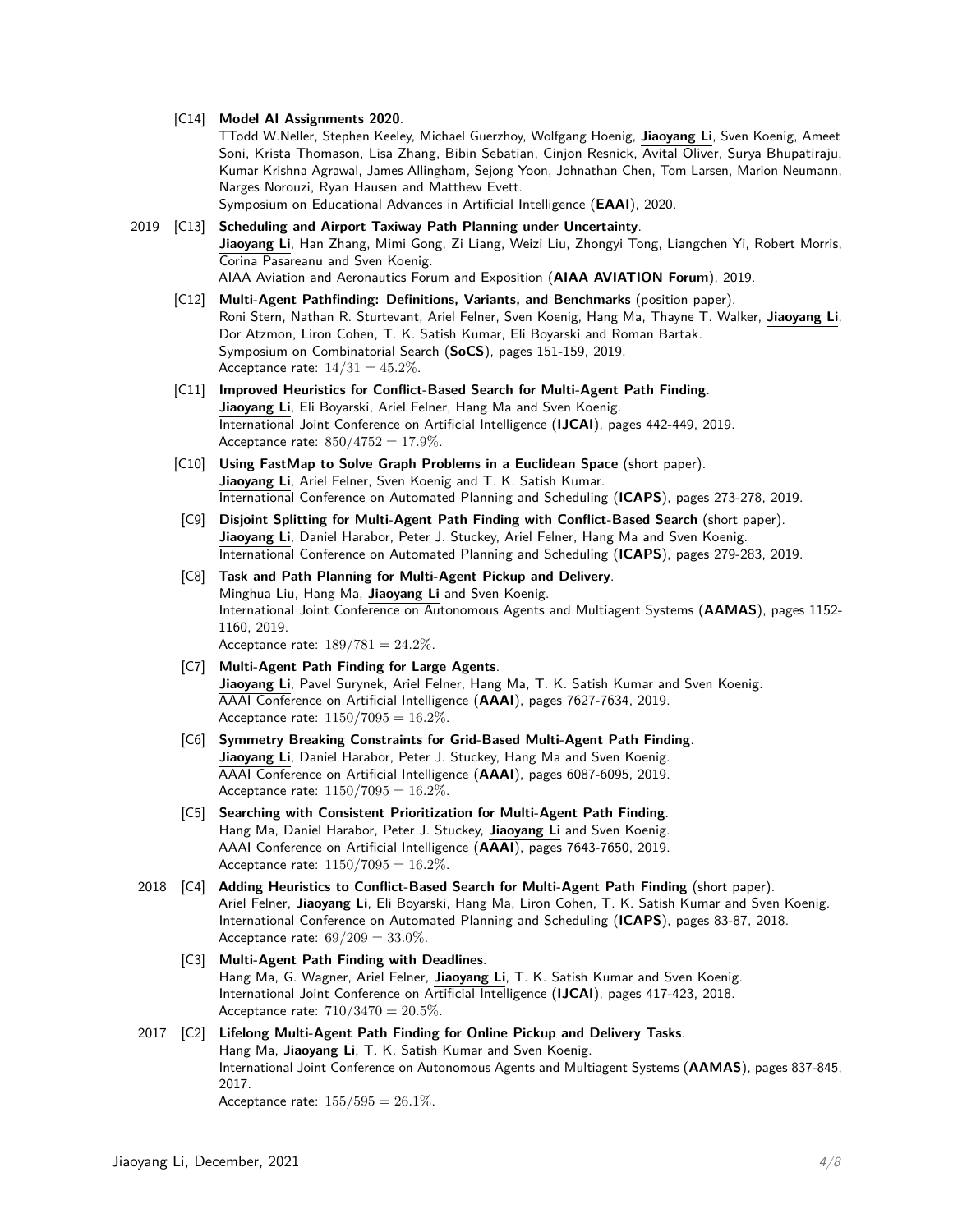[C1] **Planning for Electric Taxi Charging System from the Perspective of Transport Energy Supply Chain: A Data-Driven Approach in Beijing**. Yinghao Jia, Huimiao Chen, **Jiaoyang Li**, Fang He, Meng Li, Zechun Hu and Zuo-Jun Max Shen. IEEE Transportation Electrification Conference & EXPO Asia-Pacific (**ITEC-AP**), pages 1-6, 2017.

#### Journals

- 2021 [J2] **Pairwise Symmetry Reasoning for Multi-Agent Path Finding Search**. **Jiaoyang Li**, Daniel Harabor, Peter J. Stuckey, Hang Ma, Graeme Gange and Sven Koenig. Artificial Intelligence, volume 301, 2021.
- 2017 [J1] **Optimal Combinations and Variable Departure Intervals for Micro Bus System**. **Jiaoyang Li**, Jianming Hu and Yi Zhang. Tsinghua Science and Technology (**TST**), 22(3):282-292, 2017.

#### **Workshops**

Workshop papers with a conference version are not listed below.

- 2021 [W2] **A Hierarchical Approach to Multi-Agent Path Finding**. Han Zhang, Mingze Yao, Ziang Liu, **Jiaoyang Li**, Lucas Terr, Shao-Hung Chan, T. K. Satish Kumar and Sven Koenig. ICAPS Workshop on Hierarchical Planning (**HPLAN**), 2021.
- 2020 [W1] **Nested ECBS for Bounded Suboptimal Multi-Agent Path Finding**. Shao-Hung Chan, **Jiaoyang Li**, Daniel Harabor, Peter J. Stuckey, Graeme Gange, Liron Cohen and Sven Koenig. IJCAI Workshop on Multi-Agent Path Finding (**WoMAPF**), 2020.

Extended Abstracts

Extended abstracts with a conference or workshop version are not listed below.

- 2021 [E2] **ECBS with Flex Distribution for Bounded Suboptimal Multi-Agent Path Finding** (extended abstract). Shao-Hung Chan, **Jiaoyang Li**, G. Gange, Daniel Harabor, Peter J. Stuckey and Sven Koenig. Symposium on Combinatorial Search (**SoCS**), pages 159-161, 2021.
- 2019 [E1] **A New Constraint Satisfaction Perspective on Multi-Agent Path Finding: Preliminary Results** (extended abstract).

Jiangxing Wang, **Jiaoyang Li**, Hang Ma, Sven Koenig and T. K. Satish Kumar. International Joint Conference on Autonomous Agents and Multiagent Systems (**AAMAS**), pages 2253- 2255, 2019.

Acceptance rate: 407/781=52.1%.

Book Chapters

#### 2021 [B1] **Artificial Intelligence and Automation**.

Sven Koenig, Shao-Hung Chan, **Jiaoyang Li** and Yi Zheng. In Handbook of Automation, Shimon Y. Nof (editor), Springer, 2021.

Demos

2021 [D1] **Scalable Rail Planning and Replanning: Winning the 2020 Flatland Challenge**. Best System Demonstration Award.

> **Jiaoyang Li**, Zhe Chen, Yi Zheng, Shao-Hung Chan, Daniel Harabor, Peter J. Stuckey, Hang Ma and Sven Koenig.

> System Demonstrations and Exhibits Program at International Conference on Automated Planning and Scheduling (**ICAPS**), 2021.

Manuscripts in Submission

[M5] **Conflict-Tolerant and Conflict-Free Multi-Agent Meeting**. Dor Atzmon, Ariel Felner, **Jiaoyang Li**, Shahaf Shperberg, Nathan Sturtevant and Sven Koenig. Under review at Artificial Intelligence Journal.

#### [M4] **Cooperative Task and Motion Planning for Multi-Arm Assembly Systems**. Jingkai Chen, **Jiaoyang Li**\*, Yijiang Huang\*, Caelan Garrett, Dawei Sun, Chuchu Fan, Andreas Hofmann, Caitlin Mueller, Sven Koenig and Brian C. Williams. Under review at ICRA 2022 and under revision at IEEE Robotics and Automation Letters.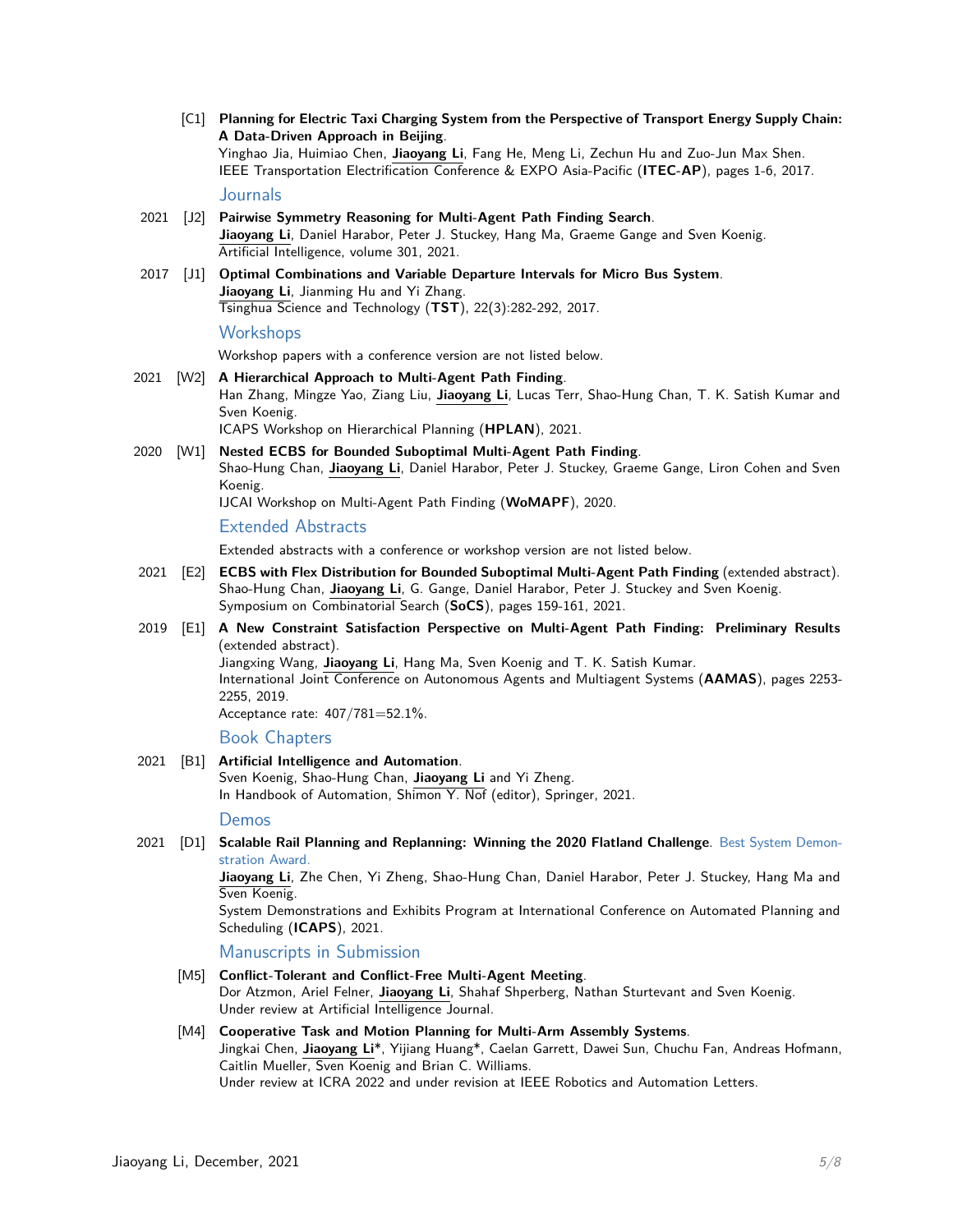[M3] **Optimal and Bounded-Suboptimal Multi-Agent Task Assignment and Path Finding for Multi-Goal Tasks**.

Xinyi Zhong, **Jiaoyang Li**, Sven Koenig and Hang Ma. Under review at ICRA 2022.

- [M2] **Multi-Goal Multi-Agent Pickup and Delivery**. Qinghong Xu, **Jiaoyang Li**, Sven Koenig and Hang Ma. Under review at ICRA 2022.
- [M1] **Multi-Agent Path Finding with Mutex Propagation**. Han Zhang, Pavel Surynek, **Jiaoyang Li**, T. K. Satish Kumar and and Sven Koenig. Under major revision at Artificial Intelligence Journal.

## Media Coverage

- 03/2021 [Making the \(Virtual\) Trains Run On Time: USC Team World Champs in AI Challenge,](https://viterbischool.usc.edu/news/2021/03/making-the-virtual-trains-run-on-time-usc-team-world-champs-in-ai-challenge/) USC Press
- 05/2020 [Amazon Studies Anti-Collision Method for Robots to Increase Throughput,](https://www.supplychaindive.com/news/amazon-robots-from-colliding-increasing-throughput-warehouse/578599/) Supply Chain Dive
- 05/2020 [Amazon's AI Tool Can Plan Collision-Free Paths for 1,000 Warehouse Robots,](https://venturebeat.com/2020/05/18/amazons-ai-tool-can-plan-collision-free-paths-for-1000-warehouse-robots/) Venture Beat - Also distributed via ACM TechNews.

## Teaching and Mentoring Experience

#### **Teaching**

- Summer 2021 Research Coach at Viterbi Summer Institute (VSI). USC  $\circ$  A program designed to enhance the transition of engineering students from underrepresented backgrounds to USC. Spring 2021 Teaching Assistant at Advanced Analysis of Algorithms, CSCI670 (graduate level). USC Fall 2019 Teaching Assistant at Introduction to Artificial Intelligence, CSCI360 (undergraduate level). USC
- Summer 2019 Lab Assistant at the Third Summer School on Cognitive Robotics. USC
	- $\circ$  Co-developed a lab project on multi-agent path finding.
		- $\circ$  The project was later chosen as a Model AI Assignment 2020 by the Symposium on Educational Advances in Artificial Intelligence.

#### Mentoring

- Summer 2021 Zhiqian Zhou (Undergraduate Student at Tsinghua University), USC-Tsinghua Summer Research Program.
- Summer 2021 Sumanth Varambally (Undergraduate Student at Indian Insititute of Technologt Delhi), IUSSTF-Viterbi Summer Research Program.
	- $\circ$  His paper is to be submitted to ICAPS'22.
	- 2021 Shuyang Zhang (Undergraduate Student at USC), Center for Undergraduate Research in Viterbi Engineering (CURVE) Program.
		- o Her poster was selected as a winner of the CURVE Symposium at USC.
		- $\circ$  Her paper is to be submitted to ICAPS'22.
	- 2021 Qinghong Xu (Master's Student at Simon Fraser University). **o** Her paper is under review at ICRA'22.
	- 2020-2021 Xinyi Zhong (Master's Student at Simon Fraser University).  $\circ$  Her paper is under review at ICRA'22.
	- 2020-2021 Eugene (Zijun) Lin (Master's Student in Computer Science at USC).  $\circ$  His paper is to be submitted to ICAPS'22.
	- Fall 2020 Wooju Yim (Undergraduate Student at USC).
	- Fall 2020 Leon Durrenberger (Undergraduate Student at USC), Directed Research Project.
	- Fall 2019 Moli Yang (Master's Student at Melbourne University), Visiting student.
		- 2018 Jiangxing Wang (Master's Student at USC), Directed Research Project.
			- o He won a Best Research Award in Computer Science at USC.
			- $\circ$  His paper was published at AAMAS, 2019.
			- $\circ$  He is now a Ph.D. student at Peking University, China.

#### Summer 2018 Minghua Liu (Undergraduate Student at Tsinghua University), USC-Tsinghua Summer Research Program.  $\circ$  His paper was published at AAMAS, 2019.

 $\circ$  He is now a Ph.D. student at UC San Diego.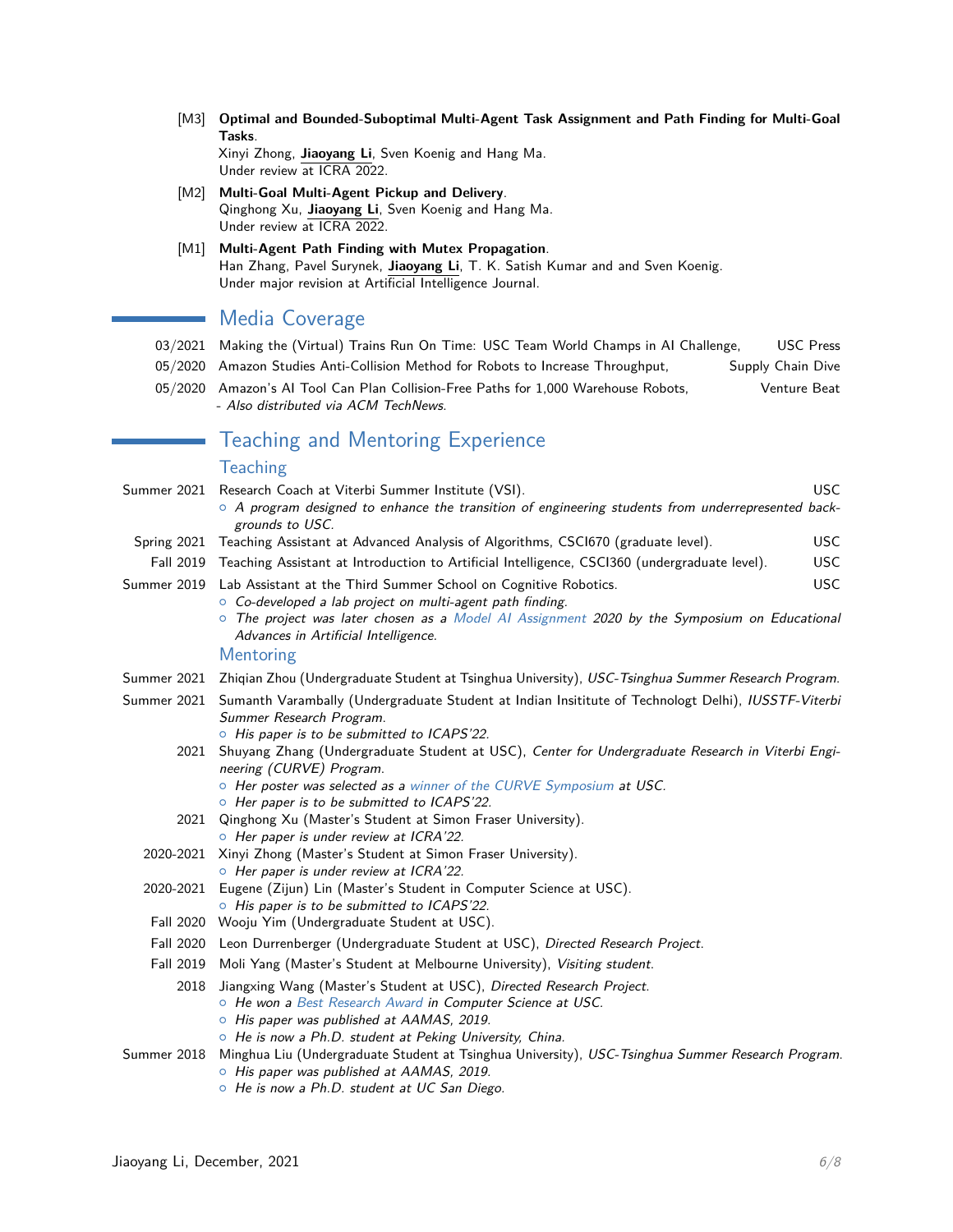## **Academic Activities**

#### Conference and Workshop Organizing Committee

- 2022 Co-chair at AAMAS Workshop on Optimization and Learning in Multi-Agent Systems (OptLearnMAS)
- 2022 Local organizing committee at International Conference on the Integration of Constraint Programming, Artificial Intelligence, and Operations Research (CPAIOR)
- 2020 Co-chair at IJCAI Workshop on Multi-Agent Path Finding (WoMAPF)

Conference and Workshop (Senior) Program Committee

- 2022 PC at International Conference on the Integration of Constraint Programming, Artificial Intelligence, and Operations Research (CPAIOR)
- 2021, 2022 PC at AAAI Conference on Artificial Intelligence (AAAI)
- 2021, 2022 PC of the special track on Autonomous Robots and Agents at International Conference of the Florida Artificial Intelligence Research Society (FLAIRS)
- 2021, 2022 PC at International Conference on Automated Planning and Scheduling (ICAPS)
	- 2021 PC of the system demonstrations track at International Conference on Automated Planning and Scheduling (ICAPS)
- 2020-2024 PC (2020), Senior PC (2021), and PC Board (2022-2024) at International Joint Conference on Artificial Intelligence (IJCAI)
- 2019, 2020 PC at International Conference on Autonomic and Autonomous Systems (ICAS)
	- 2019 PC at IJCAI Workshop on Multi-Agent Path Finding (WoMAPF)

#### Conference and Workshop Reviewer (of Individual Papers)

- 2021, 2022 2x IEEE International Conference on Robotics and Automation (ICRA)
	- 2021 2x IEEE International Symposium on Multi-Robot and Multi-Agent Systems (MRS)
	- 2021 IEEE/RSJ International Conference on Intelligent Robots and Systems (IROS)
	- 2021 Undergraduate Consortium at AAAI Conference on Artificial Intelligence (AAAI-UC)
- 2018-2021 3x AAAI/ACM Conference on Artificial Intelligence, Ethics, and Society (AIES)
	- 2020 Workshop on the Algorithmic Foundations of Robotics (WAFR)
		- 2019 Global Conference on Artificial Intelligence (GCAI)
		- 2019 International Joint Conference on Artificial Intelligence (IJCAI)
	- 2019 International Conference on Automated Planning and Scheduling (ICAPS)
	- 2019 International Joint Conference on Autonomous Agents and Multiagent Systems (AAMAS)
- 2018, 2019 International Symposium on Combinatorial Search (SoCS)
	- 2018 AAAI Conference on Artificial Intelligence and Interactive Digital Entertainment (AIIDE)
	- 2018 ACM Siggraph Conference on Motion, Interaction and Games (MIG)
	- 2018 IEEE Conference on Computational Intelligence and Games (CIG)
	- 2018 ICAPS Workshop on Planning and Robotics (PlanRob)

#### Journal Reviewer

- 2021 Artificial Intelligence (AIJ)
- 2021 Journal of Artificial Intelligence Research (JAIR)
- 2019-2021 4x IEEE Robotics and Automation Letters (RA-L)
	- 2020 IEEE Transactions on Automation Science and Engineering (T-ASE)
	- 2020 IEEE Transactions on Control of Network Systems (TCNS)
	- 2020 Journal of Aerospace Information Systems (JAIS)
	- 2020 Aerospace Lab (AL)
	- 2017 Tsinghua Science and Technology (TST)

#### **Others**

2021 Mentor of the WiSE PhD Mentorship Program at USC